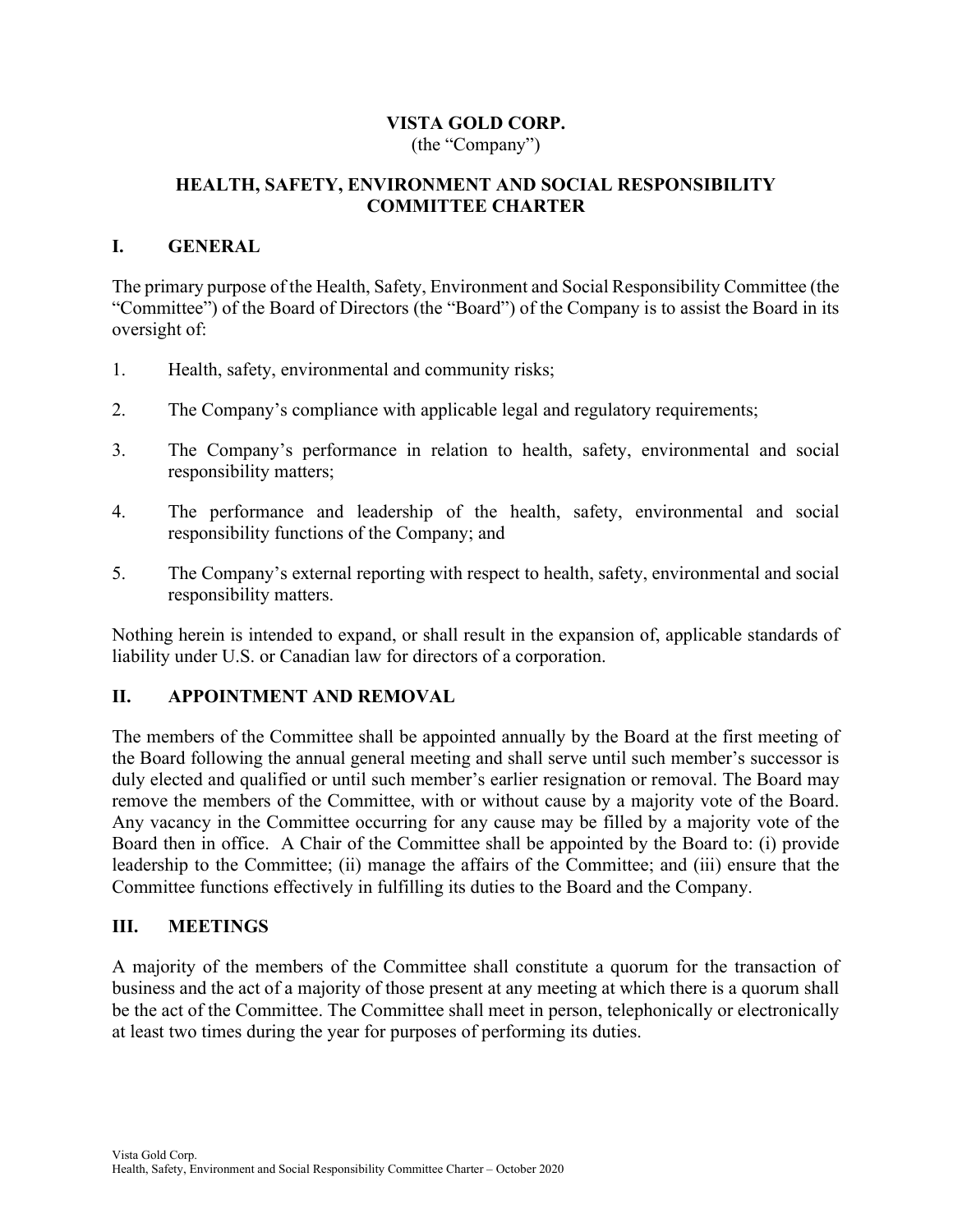# IV. AUTHORITY, DUTIES AND RESPONSIBILITIES

The duties and responsibilities of the Committee are as follows:

- 1. Review periodically the health, safety, environmental and social responsibility policies of the Company and recommend to the Board any improvements to such policies that the Committee considers necessary or valuable.
- 2. Monitor the health, safety, environmental and social responsibility policies and activities of the Company to ensure that the Company is in compliance with applicable laws.
- 3. Review quarterly reports by management on health, safety, environmental and social responsibility issues.
- 4. Review all updates, notices or significant events in respect of health, safety, environmental and social matters that the executive team provide to the Chair of the Committee.
- 5. Encourage, assist, support and counsel management in developing short and long term policies, procedures and standards to ensure that the principles set out in the health, safety, environmental and social responsibility policies are being adhered to and achieved.
- 6. Review periodically health, safety, environmental and social responsibility compliance issues and incidents to determine whether the Company is taking appropriate action in respect of those matters and whether the Company has been appropriately diligent in carrying out its responsibilities and activities in that regard.
- 7. Review results of health, safety, environmental and social responsibility programs and ensure that risks and impacts are identified and that sufficient resources are allocated to address the identified risks and impacts.
- 8. Make periodic visits, as individual members or as the Committee, to corporate locations in order to become familiar with the nature of the operations, and to review relevant objectives, procedures and performance with respect to health, safety, environmental and social responsibility performance.
- 9. Report regularly to the Board on matters pertinent to the Company and the Committee, including:
	- (i) following meetings of the Committee;
	- (ii) with respect to those matters that are relevant to the Committee's and the Company's discharge of its health, safety, environmental and social responsibilities; and
	- (iii) with respect to those recommendations that the Committee may deem appropriate or required. The report to the Board may take the form of an oral or written report by the Chair of the Committee or any other member of the Committee designated by the Committee to make such report.

2